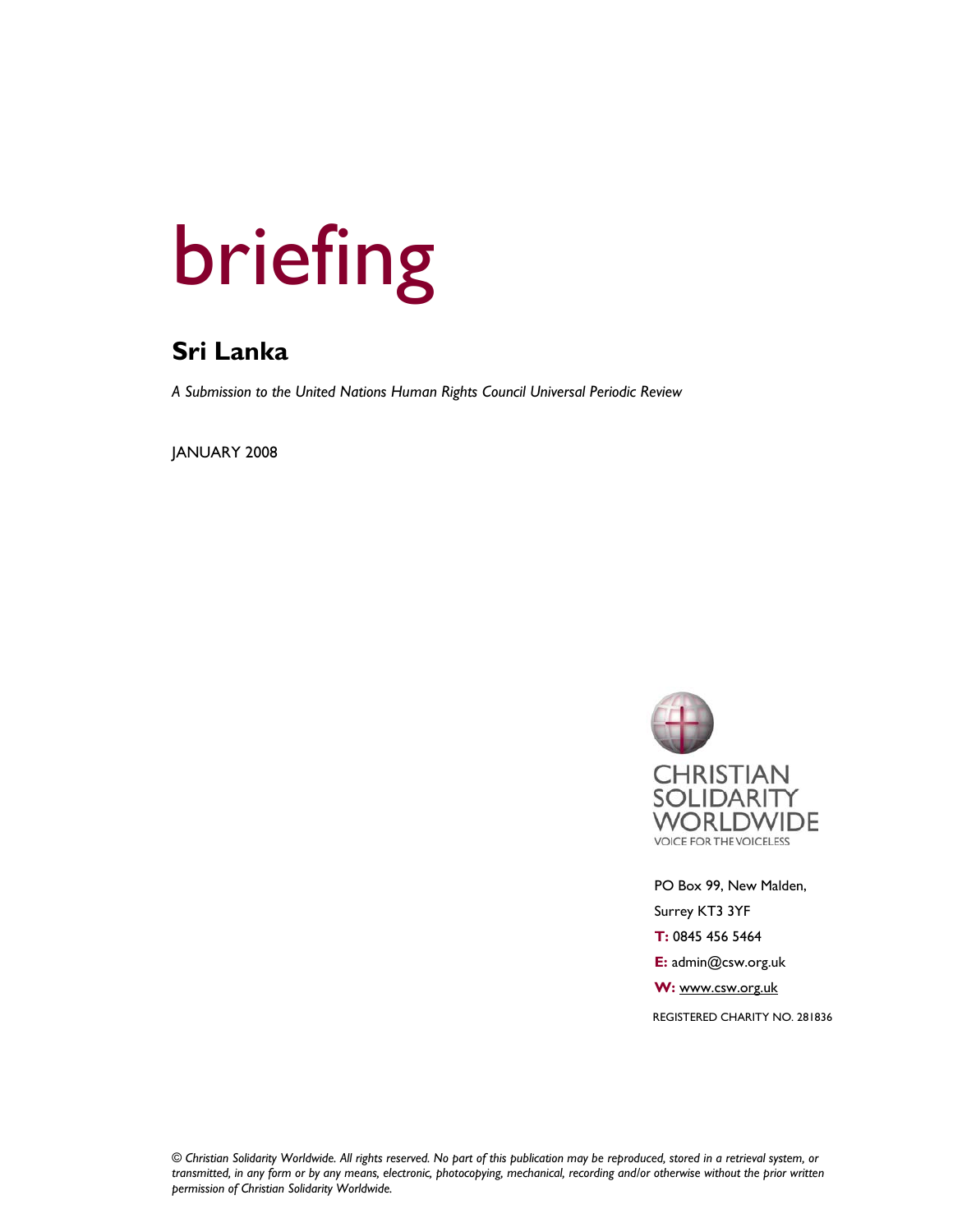### **1. Introduction**

Christian Solidarity Worldwide (CSW), a human rights organisation specialising in religious freedom, wishes to draw the attention of the OHCHR to the rapidly deteriorating human rights situation in Sri Lanka as a result of the escalating conflict between the Government and the Liberation Tigers of Tamil Eelam (LTTE). The situation has become all the more concerning since the Government decided to withdraw from the Ceasefire Agreement with the LTTE at the beginning of the month. The Government's commitment to the Ceasefire Agreement is to formally end on 16 January 2008.

In addition to the wider ethnic and political conflict, violations of religious freedom also continue. In the past six and a half years, violence against Christians and attempts to introduce anti-conversion legislation in Sri Lanka have escalated. While the number of attacks on churches, pastors and congregations in the past year or so has been fewer than in 2004, anti-Christian violence has continued. Proposed anti-conversion legislation remains under consideration and there is an active lobby working to persuade Parliament to pass the bill.

CSW has made three fact-finding visits to Sri Lanka, in September 2004, June 2006 and a brief visit in November 2007. CSW's Advocacy Officer also accompanied CSW's Honorary Patron, Baroness Cox, to Sri Lanka in February 2005 in her capacity as Special Representative of the Foreign & Commonwealth Office Freedom of Religion Panel.

It is important to emphasise that CSW's specific focus in regard to Sri Lanka in recent years has been the increasing violations of religious freedom. Other human rights Non-Governmental Organisations have focused on the wider political and ethnic conflict, and the human rights abuses resulting from it. However, in recent months CSW has become aware of the serious impact of the wider conflict on the Church, and wishes to draw this aspect of the situation to the attention of the OHCHR.

This submission seeks to raise the following concerns:

- **The conflict's human rights consequences: displacement, murder and abduction**
- **IMPACT OF THE CONFLICT OF STATE CHANGE IS A THE CONFERENCE ASSESSM** Impact of the conflict on the Christians
- **Proposed anti-conversion legislation**

# **2. Recommendations**

CSW urges the OHCHR to monitor the situation closely, and to take the following steps:

- 1. Bring pressure on the Government of Sri Lanka to resume the Ceasefire Agreement and urge both sides to observe it properly.
- 2. Urge the Sri Lankan government to restore the rule of law and act to prevent, with immediate effect, abductions, extra judicial killings and acts of religious violence.
- 3. Urge the Sri Lankan Government to ensure a climate of religious freedom as guaranteed under the Constitution, to enable people of all faiths including Christians to engage in worship and religious activities in peace.
- 4. Urge the Sri Lankan Government to educate law enforcement authorities, particularly the police, to uphold religious freedom and to act quickly in accordance with the law to bring perpetrators of violence and intimidation to justice.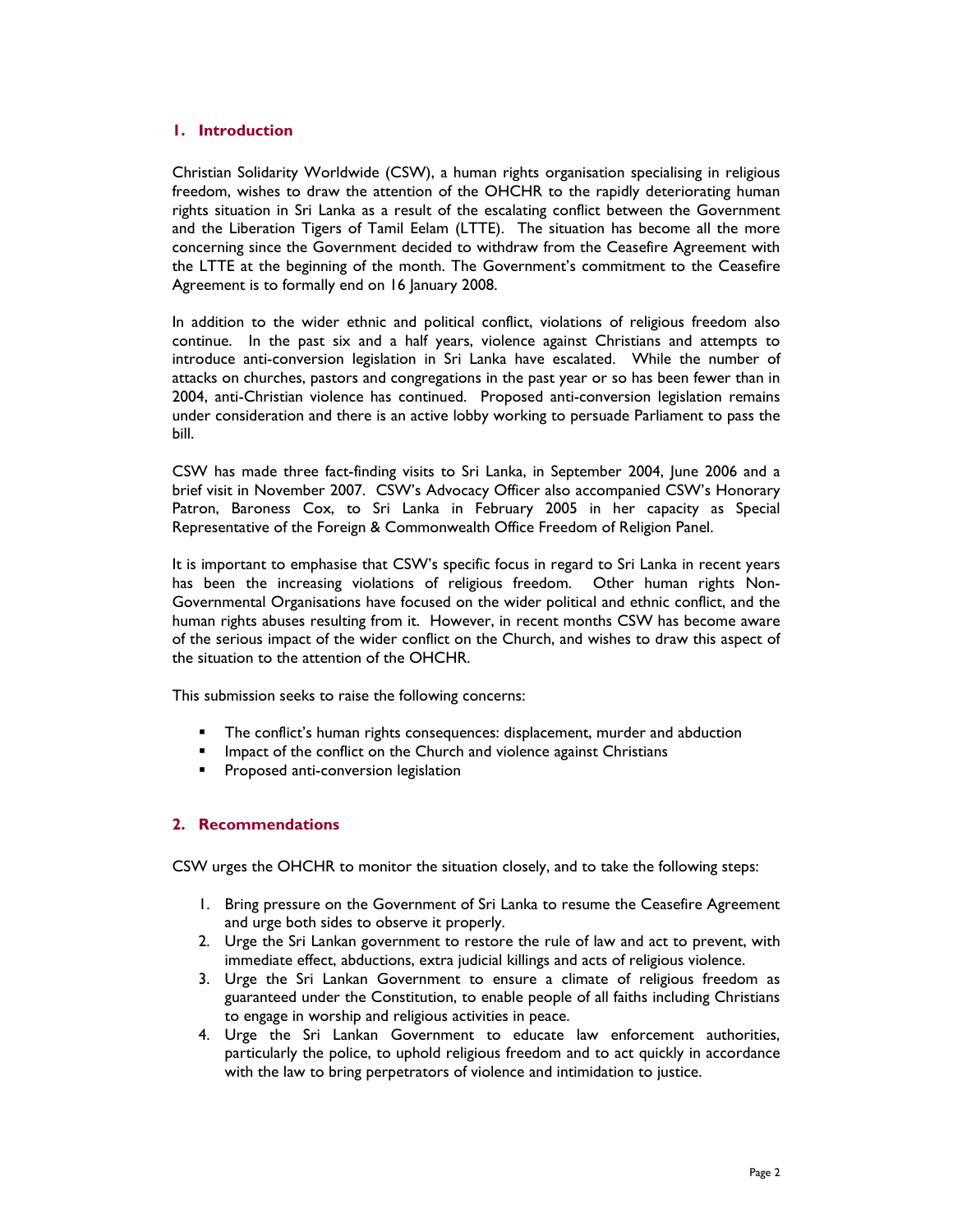- 5. Urge the Sri Lankan Government to desist from enacting any laws that infringe upon the right of religious conversion, or any laws which may be abused in application, to harass or violate the rights of minority religious groups.
- 6. Urge the LTTE and the Karuna group to stop the recruitment and forced conscription of child soldiers.
- 7. Urge all parties to stop bombing, including aerial bombardment, of civilian targets.
- 8. Urge the Sri Lankan Government and the LTTE to allow monitoring by independent, international human rights monitors.

## **3. The conflict's human rights consequences: displacement, murder and abduction**

The conflict is primarily ethnic and political. The majority of the population of Sri Lanka, 70 per cent, is Sinhalese while 18 per cent are Tamil. The Government of Sri Lanka consists predominantly of Sinhalese, while the population in the north and east coast of the island are primarily Tamil. The LTTE is fighting for political autonomy for Tamil areas. While it is not a religious conflict, it is important to note that the Sinhalese are a majority Buddhist population, while the Tamils are primarily Hindu. Christians, the smallest religious minority, are found in both ethnic groups.

It is estimated that since the conflict began in 1975, when the LTTE was formed by Vellupillai Prabhakaran, between 60,000 and 70,000 people have been killed and more than a million displaced. In 2002, the LTTE and the Government of Sri Lanka signed a ceasefire agreement, but in 2006 this was broken and a significant escalation in hostilities began. Aid agencies estimate that over 600,000 people have been displaced since the resumption of hostilities in 2006, making it one of the worst humanitarian crises in the world. According to UN reports, during early 2007 over 150,000 people were displaced in the Batticaloa District (East). These people continue to suffer, without adequate shelter, food or medical attention.

High incidents of extra judicial killings and disappearances are also reported. The Government, the LTTE, the Karuna group and other para-military groups are accused of carrying out these killings. Human Rights Watch says that every five hours, one person is killed in Sri Lanka; that is more than four killings per day. People live in fear for their lives. The government in a recent move, granted police powers to the military, by way of further emergency regulations.

Both the LTTE and the Government are guilty of committing violations of human rights. According to CSW's sources, abductions are reportedly carried out by several groups. Large numbers of abductions are carried out in Colombo by para-military groups working with tacit approval of the government. The majority are Tamils. The Asian Human Rights Commission reports that Sri Lanka has one of the worst records in the world concerning forced disappearances. It states that "Past experience dictates that forced disappearance in Sri Lanka entails the killing of persons following arrest. The arrests are performed secretly, so as to circumvent legal safeguards and to prevent any traces of evidence being left concerning the abduction and any further ill-treatment. As a result, in the cases of about 30,000 disappearances in the south between 1987 and 1991, it has not been possible to prosecute anyone, as the evidential trail has been carefully destroyed to ensure that no form of legal accountability can be enforced. There have also been abductions by non-state actors, particularly in the north and east of the country".

The Civil Monitoring Committee on Extrajudicial Killings and Disappearances said on 4 March 2007 that they had received over 100 complaints of disappearances during the first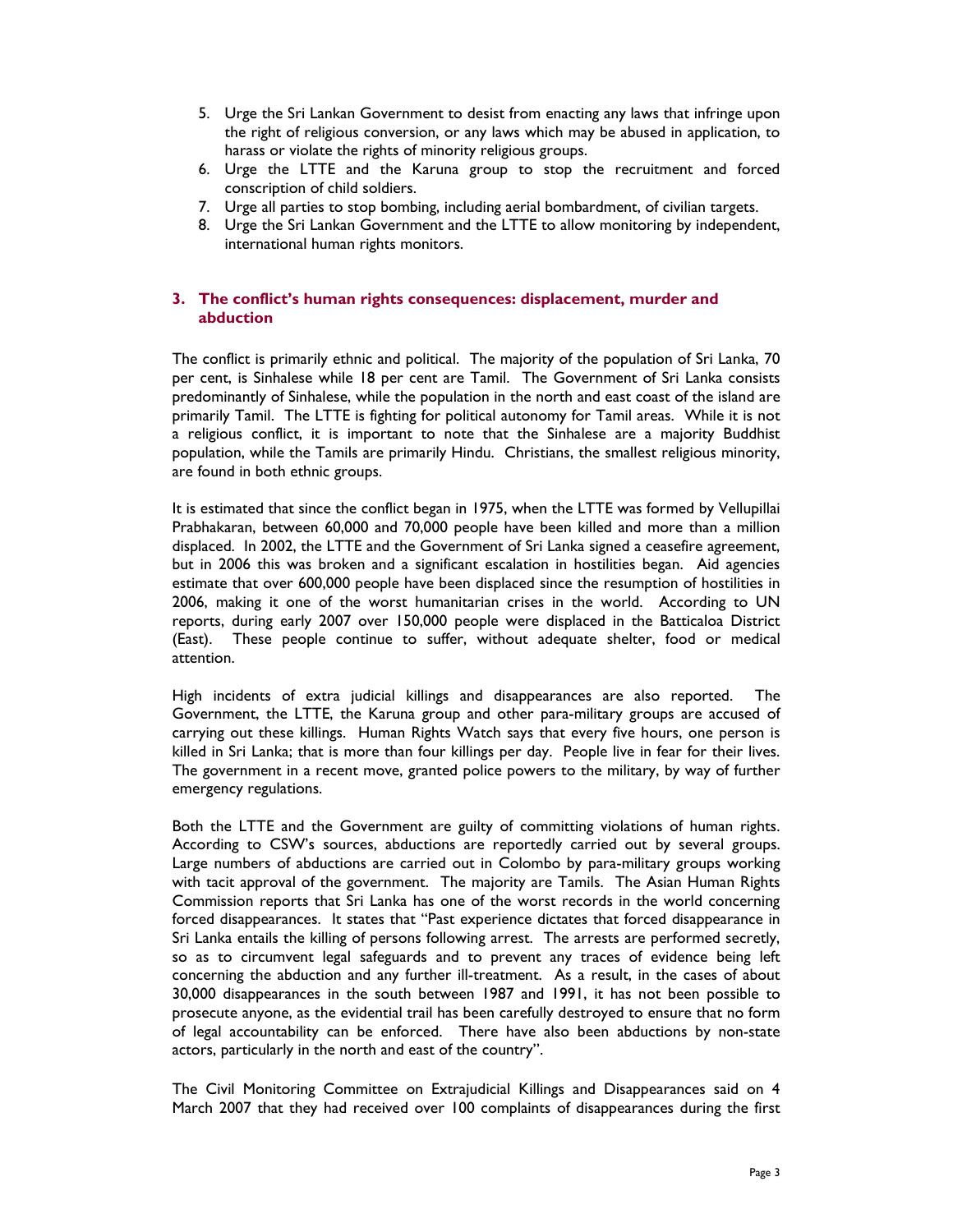couple of months of that year alone. According to the International Committee of the Red Cross (ICRC), in April 2007 alone they received 58 complaints of abductions and 64 cases of arrest. One of the most high profile incidents of disappearance is that of the Vice Chancellor of the Eastern University who disappeared while in Colombo; he has still not been found. The Minister of State at the UK Foreign and Commonwealth Office, Dr Kim Howells MP, told a House of Commons debate on 2 May 2007 that "There have been more than 700 cases of missing persons in the Jaffna peninsular, and nearly 500 are still unresolved. There have been more than 50 abductions in Colombo in the past year, and nine media workers have lost their lives in recent months".

Journalists and those who speak up against human rights abuses are among those abducted. Seven journalists have been killed. The most recent was a 25-year-old Tamil language newspaper 'Udayan' reporter Selvarajah Rajivarnam, from Jaffna, who was shot dead by a lone gunman. In November 2006, Miss Munusamy Parameswary, also aged 25, a journalist from the Sinhala language newspaper 'Mawbima' was arrested under the Prevention of Terrorism Act (PTA). She was held in custody for nearly four months, on suspicion of helping the LTTE and a suspected suicide bomber. She was released in March 2007.

Non Governmental Organizations (NGOs) too have faced harassment and even death. The most notorious of these incidents is the killing of 17 aid workers from the group 'Action Against Hunger' in the town of Mutur in Trincomalee in August 2006. The International Commission of Jurists in a statement on 24 April 2007 said that there was a "disturbing lack of impartiality, transparency and effectiveness of the investigations" by the government into these killings.

There are also large numbers who are taken for arms training and forced conscription, including children and young people. Ambassador Allan Rock, Special Adviser on Sri Lanka to Radhika Coomaraswamy, the Special Representative of the UN Secretary-General for Children and Armed Conflict, in his report to the Working Group of the UN Security Council, confirmed continuing forced conscription of children by the LTTE and the Karuna group. He also reported evidence of instances where government troops were implicated in the Karuna group's forced conscription of children.

In Colombo, some Tamil businessmen have been abducted for ransom. News reports indicate that in many of these instances families have silently paid the ransom through fear. Those who are released often flee the country. Some remain missing even after a ransom was paid. There are reports where information of the abductors has been provided to the authorities, but no tangible action was taken.

The government, under severe pressure from the UN Human Rights Commission and the international community, established a commission of inquiry into disappearances, appointed by the President, but rejected the call for an independent international monitoring presence.

### **4. Impact of the conflict on the Church and violence against Christians**

According to CSW's source in Sri Lanka, "Although the war in Sri Lanka is not directed at Christians, it has taken a toll on the Christian community, many of whom are minority ethnic Tamils. They are pressed from all sides as they are both an ethnic minority and a religious minority group. In the conflict areas, normal life has come to a standstill and the horrific conditions under which people are struggling to survive are unimaginable to most of us…. They live in fear of both the Sri Lankan military and the LTTE, running from heavy fighting, artillery fire and air raids; taking shelter under trees or temporary shelters built by NGOs, without adequate food or medical attention; often walking through the jungle for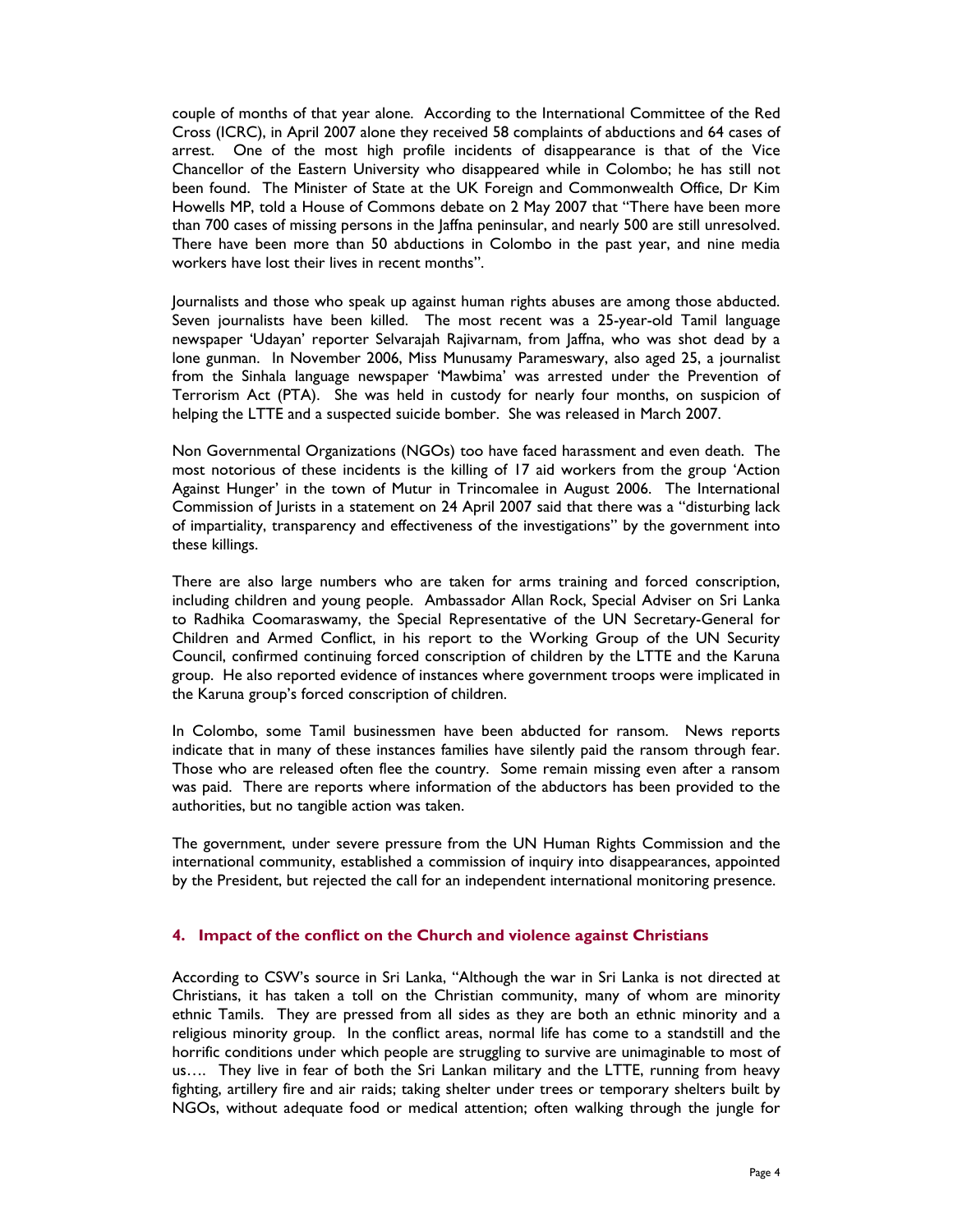days. Those who have been fortunate to still live in their homes live in fear of being shot, or abducted, or of their children being forcibly taken from them".

In the past year, several Christian priests and pastors have disappeared or been murdered. Cases include that of Pastor Yesu Kumar, killed on 7 April 2007 when the bus he was travelling on was blown up by a mine in Vavuniya; Pastor Nallathamby Gnanaseelan, who was shot dead by Sri Lankan security forces on 13 January 2007; Father Jim Brown – a Roman Catholic priest from Mannar who has not been seen since 20 August 2006 but who is suspected dead after a dismembered, headless body was discovered by fishermen in Jaffna in March 2007, the results of the autopsy of which have not yet been released; and Pastor Victor Emmanuel Yogarajan, his two sons and another youth, who remain missing, since they disappeared on 2 March 2007.

Tamil Christians living in majority Sinhalese areas face a different kind of oppression and fear as Christians are accused of being terrorists or terrorist sympathizers. There have been numerous occasions where ethnic Tamil pastors have been victimized because society makes these accusations against them, simply because of their ethnic identity, or because they have Tamil workers in their Church. Many churches in the North East are displaced and are refugee churches. Everyday there are requests from displaced pastors for relief assistance for their church members who are starving in makeshift shelters.

Christians who are from the majority Sinhalese ethnic group are also vulnerable and are often accused of the same crimes because they speak up against atrocities or because they have Tamil friends or Church workers. Sinhalese Christians are often treated like traitors by their own race for being a Christian and not a Buddhist, and for having close friendships with Tamils (often in their Church, since Christianity brings together both Sinhalese and Tamils).

In addition to the wider conflict, violence specifically targeting Christians for religious reasons continues. Although violent attacks on Christians in 2005-7 have not been on the same scale or intensity as they were in 2004, CSW nevertheless continues to receive reports of incidents. During the past three and a half years, there have been over 200 reported incidents. When CSW visited Sri Lanka in June 2006, it was reported that in the first half of that year, over 30 incidents of violence against Christians had been reported, and an increasing number of threats made. In a meeting of about 50 pastors, approximately half told CSW they had suffered physical persecution, including arson, assault and the destruction of homes and church buildings. One pastor told CSW that posters had been displayed in his village threatening him with death. One poster gave him three days to leave the village or be killed. "Get your coffins ready because we're going to kill you", another poster read.

Some of the recent cases include:

On 6 August 2006 a mob of 200 people, accompanied by three Buddhist monks, attacked a children's home run by the Dutch Reformed Church in central Sri Lanka, and planted a Buddhist flag on the roof. The mob forced their way into the children's home in Balana, Kandy District, and assaulted staff and threatened to kill the house parents. They threw stones at the house and broke roof tiles and rainwater gutters. The fence surrounding the property was completely destroyed. The attack came after posters were displayed demanding that the Dutch Reformed Church cease renovation work on the orphanage. The building was under renovation at the time of attack, and no children were present. The staff were warned that if they did not leave the premises, they would be "burned alive". The children's home was founded in 1982 and is built on land owned by the Dutch Reformed Church, one of the oldest denominations in Sri Lanka with a history of over 300 years.